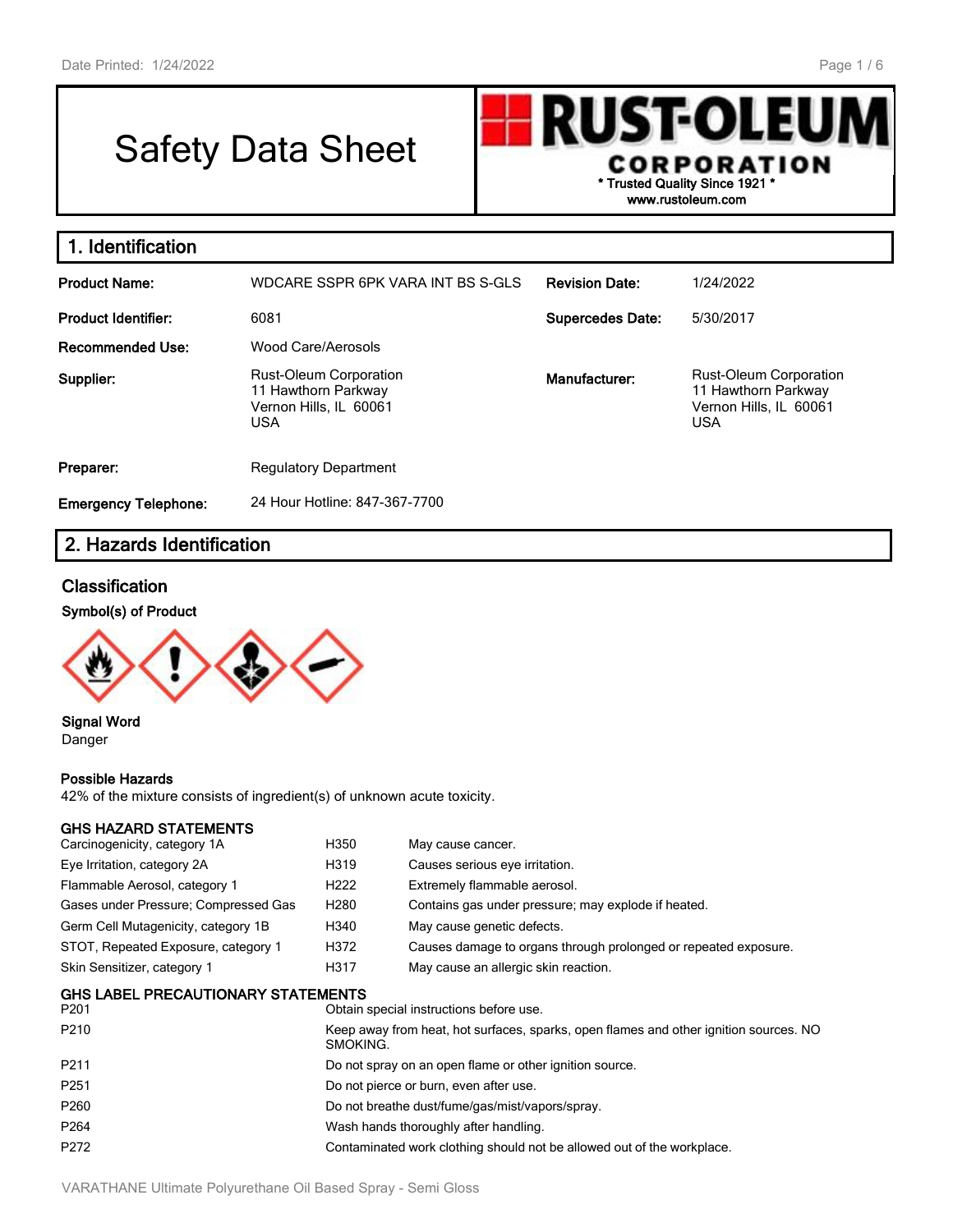| P280                                    | Wear protective gloves/protective clothing/eye protection/face protection.                                                          |
|-----------------------------------------|-------------------------------------------------------------------------------------------------------------------------------------|
| P302+P352                               | IF ON SKIN: Wash with plenty of soap and water.                                                                                     |
| P305+P351+P338                          | IF IN EYES: Rinse cautiously with water for several minutes. Remove contact lenses, if present<br>and easy to do. Continue rinsing. |
| P308+P313                               | IF exposed or concerned: Get medical advice/attention.                                                                              |
| P314                                    | Get medical advice/attention if you feel unwell.                                                                                    |
| P321                                    | For specific treatment see label.                                                                                                   |
| P333+P313                               | If skin irritation or rash occurs: Get medical advice/attention.                                                                    |
| P337+P313                               | If eye irritation persists: Get medical advice/attention.                                                                           |
| P405                                    | Store locked up.                                                                                                                    |
| P410+P403                               | Protect from sunlight. Store in a well-ventilated place.                                                                            |
| P410+P412                               | Protect from sunlight. Do not expose to temperatures exceeding 50°C (122°F).                                                        |
| P <sub>501</sub>                        | Dispose of contents/container in accordance with local, regional and national regulations.                                          |
| <b>GHS SDS PRECAUTIONARY STATEMENTS</b> |                                                                                                                                     |
| P270                                    | Do not eat, drink or smoke when using this product.                                                                                 |
| P363                                    | Wash contaminated clothing before reuse.                                                                                            |

# **3. Composition / Information on Ingredients**

| <b>Chemical Name</b>                 | CAS-No.    | <u>Wt.%</u><br>Range | <b>GHS Symbols</b>          | <b>GHS Statements</b>                        |
|--------------------------------------|------------|----------------------|-----------------------------|----------------------------------------------|
| Liquefied Petroleum Gas              | 68476-86-8 | $25 - 50$            | GHS04-GHS08                 | H <sub>280</sub> -340-350                    |
| <b>Hydrotreated Light Distillate</b> | 64742-47-8 | $10 - 25$            | GHS08                       | H <sub>304</sub>                             |
| Acetone                              | 67-64-1    | $10 - 25$            | GHS02-GHS07                 | H <sub>225</sub> -319-332-336                |
| <b>Stoddard Solvent</b>              | 8052-41-3  | $10 - 25$            | GHS06-GHS08                 | H304-331-372                                 |
| Methyl Ethyl Ketoxime                | 96-29-7    | $0.1 - 1.0$          | GHS05-GHS06-<br>GHS07-GHS08 | H302-312-315-317-318-331-336<br>-350-370-373 |
| Ethylbenzene                         | 100-41-4   | $0.1 - 1.0$          | GHS02-GHS07-<br>GHS08       | H225-304-332-351-373                         |

#### **4. First-Aid Measures**

**FIRST AID - EYE CONTACT:** Immediately flush eyes with plenty of water for at least 15 minutes holding eyelids open. Get medical attention. Do NOT allow rubbing of eyes or keeping eyes closed.

**FIRST AID - SKIN CONTACT:** Wash skin with soap and water. Remove contaminated clothing. Get medical attention if irritation develops or persists.

**FIRST AID - INHALATION:** Remove to fresh air. If not breathing, give artificial respiration. If breathing is difficult, give oxygen. Get immediate medical attention. Do NOT use mouth-to-mouth resuscitation. If you experience difficulty in breathing, leave the area to obtain fresh air. If continued difficulty is experienced, get medical assistance immediately.

**FIRST AID - INGESTION:** Aspiration hazard: Do not induce vomiting or give anything by mouth because this material can enter the lungs and cause severe lung damage. Get immediate medical attention. If swallowed, get medical attention.

# **5. Fire-Fighting Measures**

**EXTINGUISHING MEDIA:** Alcohol Film Forming Foam, Carbon Dioxide, Dry Chemical, Dry Sand, Water Fog

**UNUSUAL FIRE AND EXPLOSION HAZARDS:** FLASH POINT IS LESS THAN -7°C (20°F). EXTREMELY FLAMMABLE LIQUID AND VAPOR!Water spray may be ineffective. Closed containers may explode when exposed to extreme heat due to buildup of steam. Closed containers may explode when exposed to extreme heat. Vapors may form explosive mixtures with air. Vapors can travel to a source of ignition and flash back. Isolate from heat, electrical equipment, sparks and open flame. Perforation of the pressurized container may cause bursting of the can.

VARATHANE Ultimate Polyurethane Oil Based Spray - Semi Gloss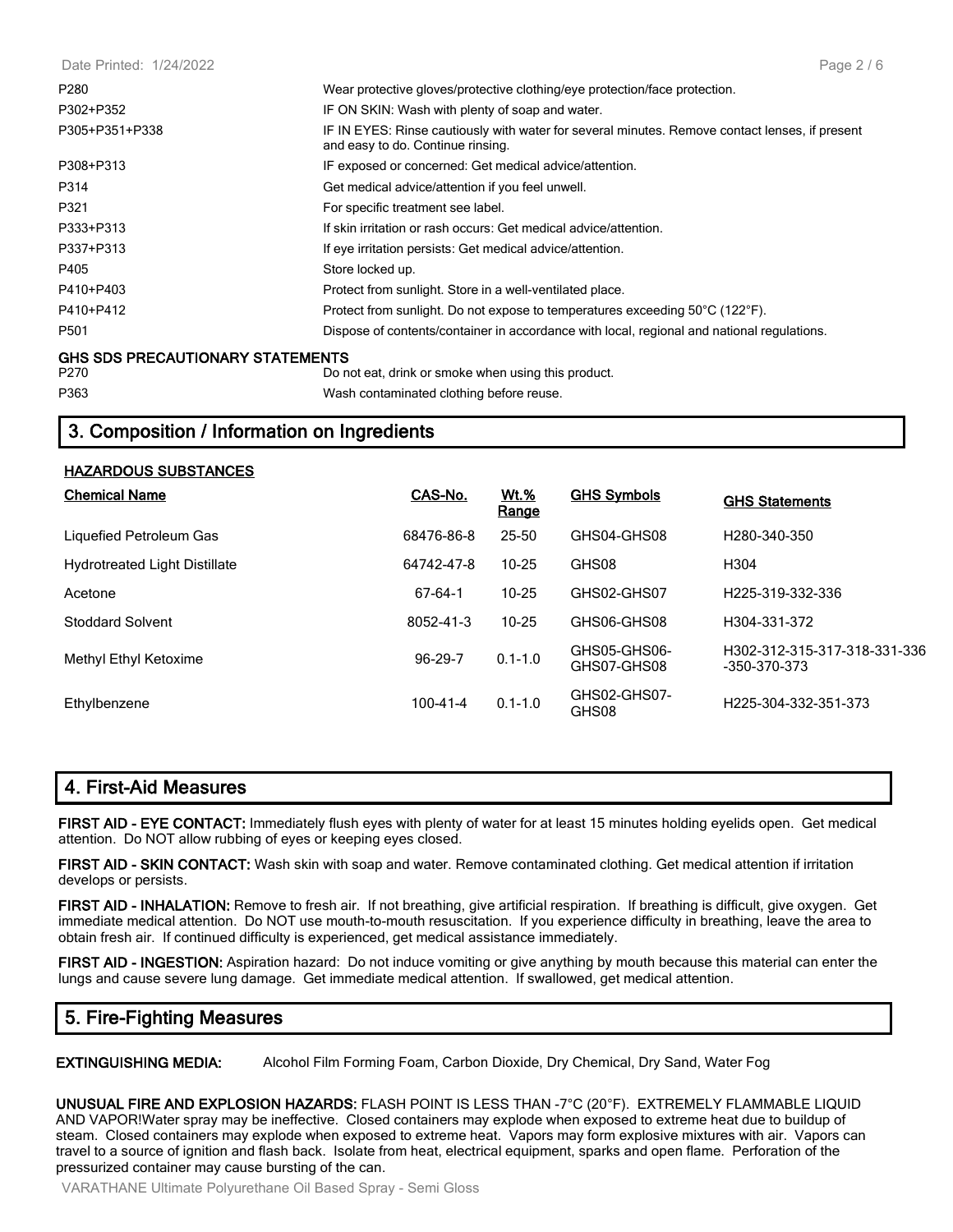**SPECIAL FIREFIGHTING PROCEDURES:** Water may be used to cool closed containers to prevent pressure buildup and possible autoignition or explosion. Full protective equipment including self-contained breathing apparatus should be used. Evacuate area and fight fire from a safe distance. Use water spray to keep fire-exposed containers cool. Containers may explode when heated.

**Special Fire and Explosion Hazard (Combustible Dust):** No Information

# **6. Accidental Release Measures**

**STEPS TO BE TAKEN IF MATERIAL IS RELEASED OR SPILLED:** Contain spilled liquid with sand or earth. DO NOT use combustible materials such as sawdust. Isolate the hazard area and deny entry to unnecessary and unprotected personnel. Remove all sources of ignition, ventilate area and remove with inert absorbent and non-sparking tools. Dispose of according to local, state (provincial) and federal regulations. Do not incinerate closed containers. Ventilate area, isolate spilled material, and remove with inert absorbent. Dispose of contaminated absorbent, container, and unused contents in accordance with local, state, and federal regulations.

# **7. Handling and Storage**

**HANDLING:** Wash thoroughly after handling. Wash hands before eating. Remove contaminated clothing and launder before reuse. Use only with adequate ventilation. Follow all SDS and label precautions even after container is emptied because it may retain product residues. Avoid breathing fumes, vapors, or mist. Avoid contact with eyes, skin and clothing.

**STORAGE:** Keep containers tightly closed. Isolate from heat, electrical equipment, sparks and open flame. Contents under pressure. Do not store above 120°F (49°C). Store large quantities in buildings designed and protected for storage of flammable aerosols. Keep away from heat, sparks, flame and sources of ignition. Avoid excess heat. Product should be stored in tightly sealed containers and protected from heat, moisture, and foreign materials.

**Advice on Safe Handling of Combustible Dust:** No Information

## **8. Exposure Controls / Personal Protection**

| <b>Chemical Name</b>                 | CAS-No.    | Weight %<br>Less Than | <b>ACGIH TLV-</b><br>TWA | <b>ACGIH TLV-</b><br><b>STEL</b> | <b>OSHA PEL-TWA</b> | <b>OSHA PEL-</b><br><b>CEILING</b> |
|--------------------------------------|------------|-----------------------|--------------------------|----------------------------------|---------------------|------------------------------------|
| Liquefied Petroleum Gas              | 68476-86-8 | 30.0                  | N.E.                     | N.E.                             | N.E.                | N.E.                               |
| <b>Hydrotreated Light Distillate</b> | 64742-47-8 | 20.0                  | N.E.                     | N.E.                             | N.E.                | N.E.                               |
| Acetone                              | 67-64-1    | 20.0                  | $250$ ppm                | $500$ ppm                        | $1000$ ppm          | N.E.                               |
| <b>Stoddard Solvent</b>              | 8052-41-3  | 15.0                  | $100$ ppm                | N.E.                             | 500 ppm             | N.E.                               |
| Methyl Ethyl Ketoxime                | 96-29-7    | 1.0                   | 10 ppm                   | N.E.                             | N.E.                | N.E.                               |
| Ethylbenzene                         | 100-41-4   | 1.0                   | 20 ppm                   | N.E.                             | $100$ ppm           | N.E.                               |

#### **PERSONAL PROTECTION**

**ENGINEERING CONTROLS:** Use process enclosures, local exhaust ventilation, or other engineering controls to control airborne levels below recommended exposure limits. Use explosion-proof ventilation equipment. Provide general dilution of local exhaust ventilation in volume and pattern to keep TLV of hazardous ingredients below acceptable limits. Prevent build-up of vapors by opening all doors and windows to achieve cross-ventilation.

**RESPIRATORY PROTECTION:** A respiratory protection program that meets OSHA 1910.134 and ANSI Z88.2 requirements must be followed whenever workplace conditions warrant a respirator's use. A NIOSH/MSHA approved air purifying respirator with organic vapor cartridge or canister may be permissible under certain circumstances where airborne concentrations are expected to exceed exposure limits.

**SKIN PROTECTION:** Use gloves to prevent prolonged skin contact. Nitrile or Neoprene gloves may afford adequate skin protection.

**EYE PROTECTION:** Use safety eyewear designed to protect against splash of liquids.

**OTHER PROTECTIVE EQUIPMENT:** Refer to safety supervisor or industrial hygienist for further guidance regarding types of personal protective equipment and their applications.

**HYGIENIC PRACTICES:** Wash thoroughly with soap and water before eating, drinking or smoking. Remove contaminated clothing immediately and launder before reuse.

**Engineering Measures for Combustible Dust:** No Information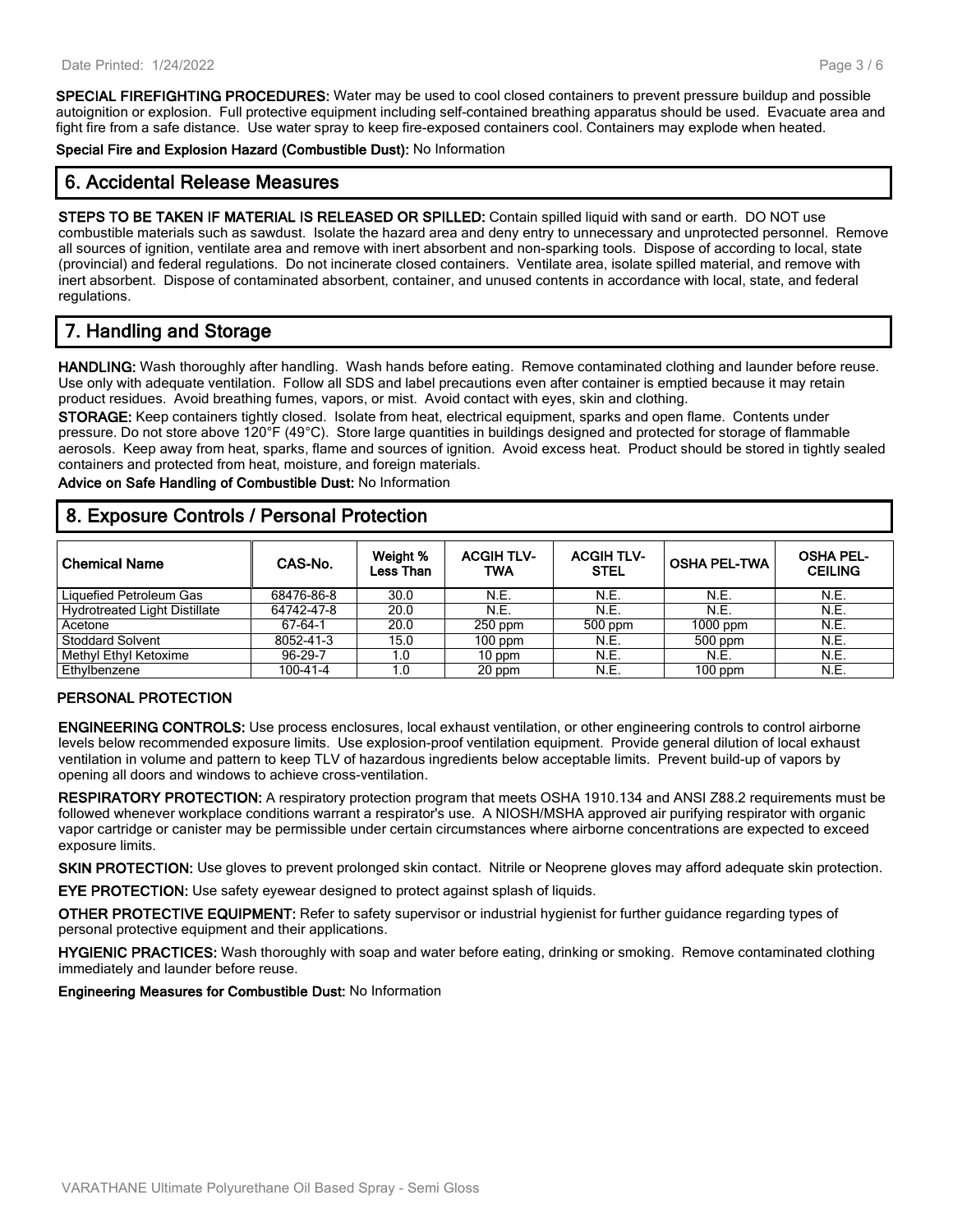# **9. Physical and Chemical Properties**

| Appearance:                 | Aerosolized Mist           | <b>Physical State:</b>            | Liquid       |
|-----------------------------|----------------------------|-----------------------------------|--------------|
| Odor:                       | Solvent Like               | <b>Odor Threshold:</b>            | N.E.         |
| <b>Specific Gravity:</b>    | 0.721                      | pH:                               | N.A.         |
| Freeze Point, °C:           | N.D.                       | Viscosity:                        | N.D.         |
| <b>Solubility in Water:</b> | Slight                     | Partition Coefficient, n-octanol/ |              |
| Decomposition Temp., °C:    | N.D.                       | water:                            | N.D.         |
| Boiling Range, °C:          | $56 - 204$                 | <b>Explosive Limits, vol%:</b>    | $1.0 - 13.0$ |
| <b>Flammability:</b>        | <b>Supports Combustion</b> | Flash Point, °C:                  | $-104$       |
| <b>Evaporation Rate:</b>    | <b>Faster than Ether</b>   | Auto-Ignition Temp., °C:          | N.D.         |
| <b>Vapor Density:</b>       | Heavier than Air           | Vapor Pressure:                   | N.D.         |

(See "Other information" Section for abbreviation legend)

# **10. Stability and Reactivity**

**Conditions to Avoid:** Avoid temperatures above 120°F (49°C). Avoid all possible sources of ignition.

**Incompatibility:** Incompatible with strong oxidizing agents, strong acids and strong alkalies.

**Hazardous Decomposition:** By open flame, carbon monoxide and carbon dioxide. When heated to decomposition, it emits acrid smoke and irritating fumes. Contains solvents which may form carbon monoxide, carbon dioxide, and formaldehyde.

**Hazardous Polymerization:** Will not occur under normal conditions.

**Stability:** This product is stable under normal storage conditions.

#### **11. Toxicological Information**

**EFFECTS OF OVEREXPOSURE - EYE CONTACT:** Causes Serious Eye Irritation

**EFFECTS OF OVEREXPOSURE - SKIN CONTACT:** No Information

**EFFECTS OF OVEREXPOSURE - INHALATION:** Harmful if inhaled. High gas, vapor, mist or dust concentrations may be harmful if inhaled. Avoid breathing fumes, spray, vapors, or mist. High vapor concentrations are irritating to the eyes, nose, throat and lungs. Prolonged or excessive inhalation may cause respiratory tract irritation.

**EFFECTS OF OVEREXPOSURE - INGESTION:** Harmful if swallowed.

**EFFECTS OF OVEREXPOSURE - CHRONIC HAZARDS:** May cause central nervous system disorder (e.g., narcosis involving a loss of coordination, weakness, fatigue, mental confusion, and blurred vision) and/or damage. High concentrations may lead to central nervous system effects (drowsiness, dizziness, nausea, headaches, paralysis, and blurred vision) and/or damage. Reports have associated repeated and prolonged occupational overexposure to solvents with permanent brain and nervous system damage. IARC lists Ethylbenzene as a possible human carcinogen (group 2B).

**PRIMARY ROUTE(S) OF ENTRY:** Eye Contact, Ingestion, Inhalation, Skin Absorption, Skin Contact

#### **ACUTE TOXICITY VALUES The acute effects of this product have not been tested. Data on individual components are tabulated below:**

| CAS-No.       | <b>Chemical Name</b>                 | Oral LD50       | Dermal LD50         | Vapor LC50     |
|---------------|--------------------------------------|-----------------|---------------------|----------------|
| 64742-47-8    | <b>Hydrotreated Light Distillate</b> | >5000 mg/kg Rat | >2000 mg/kg Rabbit  | >5000 mg/L Rat |
| 67-64-1       | Acetone                              | 5800 mg/kg Rat  | >15700 mg/kg Rabbit | 50.1 mg/L Rat  |
| 8052-41-3     | <b>Stoddard Solvent</b>              | N.F.            | >3000 mg/kg Rabbit  | >5.5 mg/L Rat  |
| $96 - 29 - 7$ | Methyl Ethyl Ketoxime                | 930 mg/kg Rat   | 1100 mg/kg Rabbit   | >4.83 mg/L Rat |
| 100-41-4      | Ethylbenzene                         | 3500 mg/kg Rat  | 15400 mg/kg Rabbit  | 17.4 mg/L Rat  |

N.E. - Not Established

#### **12. Ecological Information**

**ECOLOGICAL INFORMATION:** Product is a mixture of listed components.

#### **13. Disposal Information**

**DISPOSAL INFORMATION:** Do not incinerate closed containers. This product as supplied is a USEPA defined ignitable hazardous waste. Dispose of unusable product as a hazardous waste (D001) in accordance with local, state, and federal regulation.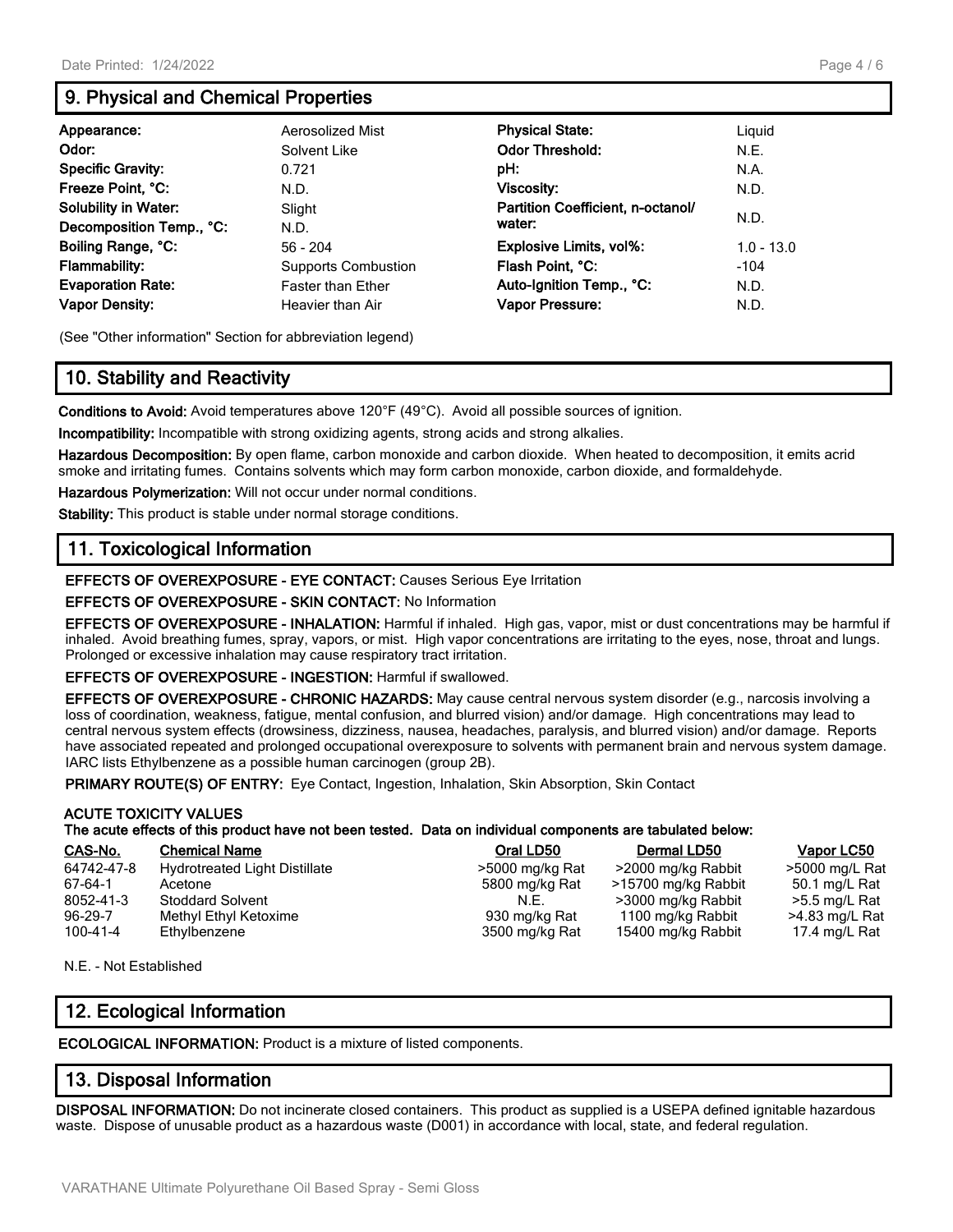# **14. Transport Information**

|                              | Domestic (USDOT)                               | <b>International (IMDG)</b> | Air (IATA)          | <b>TDG (Canada)</b> |
|------------------------------|------------------------------------------------|-----------------------------|---------------------|---------------------|
| <b>UN Number:</b>            | N.A.                                           | 1950                        | 1950                | N.A.                |
| <b>Proper Shipping Name:</b> | Paint and Related Spray<br>Products in Ltd Qty | Aerosols                    | Aerosols, flammable | Aerosols            |
| <b>Hazard Class:</b>         | N.A.                                           | 2                           | 2.1                 | N.A.                |
| Packing Group:               | N.A.                                           | N.A.                        | N.A.                | N.A.                |
| <b>Limited Quantity:</b>     | Yes                                            | Yes                         | Yes                 | Yes                 |

#### **15. Regulatory Information**

#### **U.S. Federal Regulations:**

#### **CERCLA - SARA Hazard Category**

This product has been reviewed according to the EPA 'Hazard Categories' promulgated under Sections 311 and 312 of the Superfund Amendment and Reauthorization Act of 1986 (SARA Title III) and is considered, under applicable definitions, to meet the following categories:

Gas under pressure, Carcinogenicity, Respiratory or Skin Sensitization, Serious eye damage or eye irritation, Specific target organ toxicity (single or repeated exposure), Germ cell mutagenicity

#### **SARA Section 313**

This product contains the following substances subject to the reporting requirements of Section 313 of Title III of the Superfund Amendment and Reauthorization Act of 1986 and 40 CFR part 372:

#### **Chemical Name CAS-No.**

Ethylbenzene 100-41-4

#### **Toxic Substances Control Act**

This product contains the following chemical substances subject to the reporting requirements of TSCA 12(b) if exported from the United States:

No TSCA 12(b) components exist in this product.

#### **U.S. State Regulations:**

#### **California Proposition 65**

WARNING: **WARNING:** Cancer and Reproductive Harm - www.P65Warnings.ca.gov.